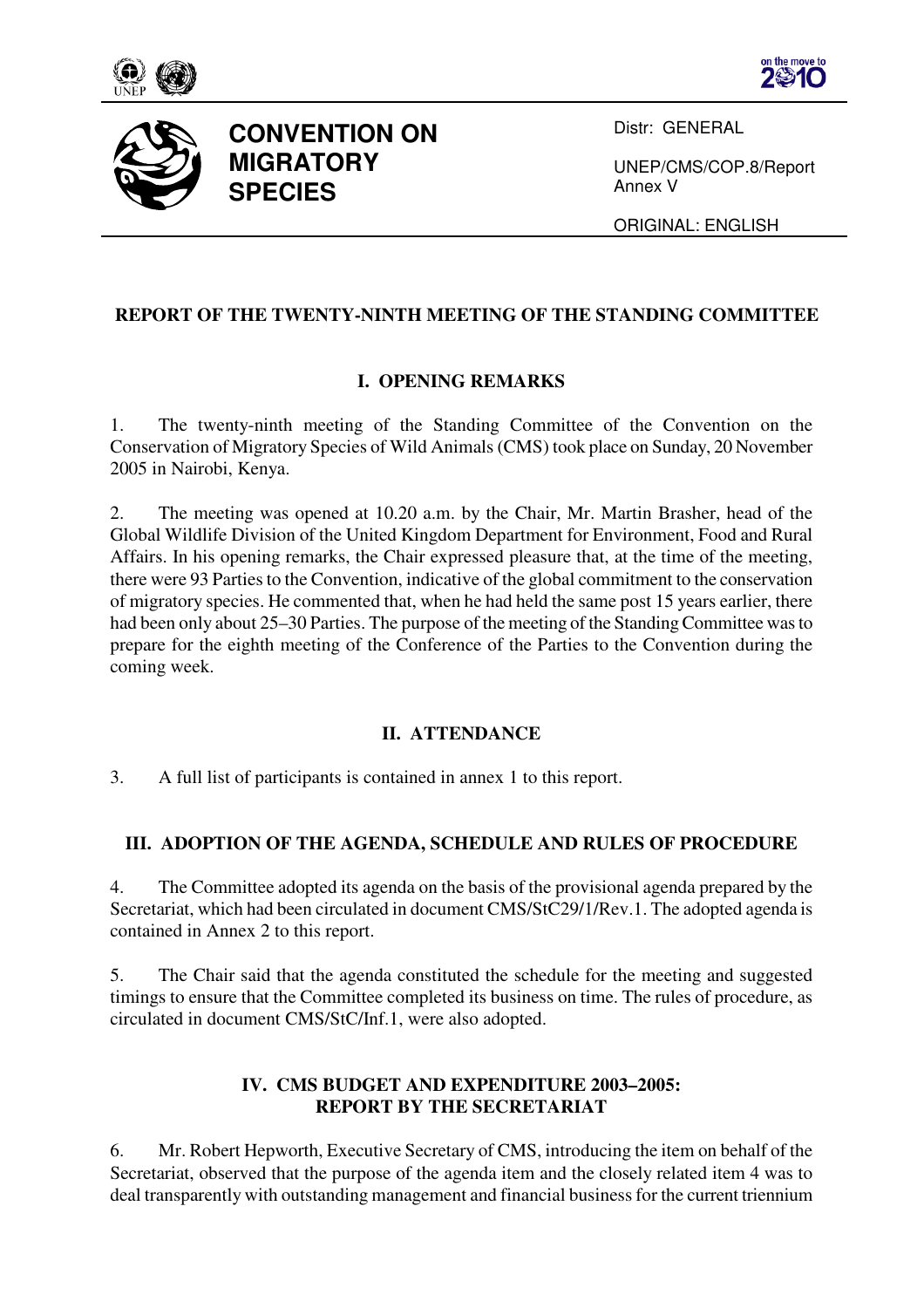(2003–2005). He introduced document CMS/StC29/4, containing financial data on the budget and expenditure of CMS in the triennium.

7. Ms. Jasmin Kanza, Financial Officer for the Secretariat, said that the document, which updated information presented at the twenty-eighth meeting of the Standing Committee in Bonn, 21-22 April 2005, gave details of actual and projected expenditure for the current triennium, and compared expenditure against the budget approved at the seventh meeting of the Conference of the Parties.

8. She expressed satisfaction that the Convention was on a sounder financial footing following some difficulties in recent years. Costs had been maintained to within the approved budget for the triennium, though a draw-down from the operating reserve was foreseen. Annex I of the document, showing actual expenditure in 2003 and 2004 and projected expenditure until the end of 2005, was unchanged from the information paper initially presented at Bonn. Annex II focused on 2005 and showed the current status of the trust fund; the forecast for 2005 indicated a balance of \$82,388. Annex III, listing receivables, revealed that unpaid pledges totalled \$498,586. The balance sheet (annex IV) showed reserves at the end of the period of \$821, in addition to the \$700,000 mandatory operating reserve.

9. In summary, the Secretariat had spent what it had been commissioned to spend over the accounting period. There was no substantial surplus to carry forward to the forthcoming triennium, but the operating reserve remained intact at \$700,000.

10. Mr. Hepworth noted that a proposal would be considered at the Conference of the Parties to reduce the statutory reserve, releasing \$200,000 if so decided by the Parties. It was difficult to assess the precise financial situation at the end of 2005, but there would be little to carry over for active expenditure during the coming triennium – a normal situation for United Nations bodies, but unusual for CMS.

11. He observed that the financial position outlined in the budget document was based on the assumption that the unpaid pledges listed in annex III had been paid. The Committee urged the payment of those pledges, the largest of which was nearly \$200,000.

12. Mr. Anderson Koyo, the representative for Africa, enquired what action had been taken on unpaid pledges, and asked for more information on the incorporation of additional voluntary contributions into the budget.

13. Mr. Hepworth said that at the political level, the Secretariat had been assiduous in following up the matter of unpaid pledges, and the situation, though remaining unsatisfactory, had improved since the Bonn meeting in April. Regarding additional voluntary contributions, one general contribution of \$40,000 from the United Nations Environment Project (UNEP), towards the cost of delegates to the Convention, was shown in the budget. Other contributions were expected to be completely expended – almost all were earmarked for specific projects. There was little chance of that source generating significant additional resources.

14. Ms. Kanza added that the Secretariat did not invoice on earmarked contributions, which were given on goodwill for specific purposes. Invoices for assessed contributions were submitted to focal points thrice yearly.

15. Ms. Rosario Acero Villanes, the representative for the Americas region, speaking on behalf of Argentina, requested an update on Argentina's request for reconsideration of its scale of contributions. Mr. Hepworth replied that the scale applied was the United Nations scale, as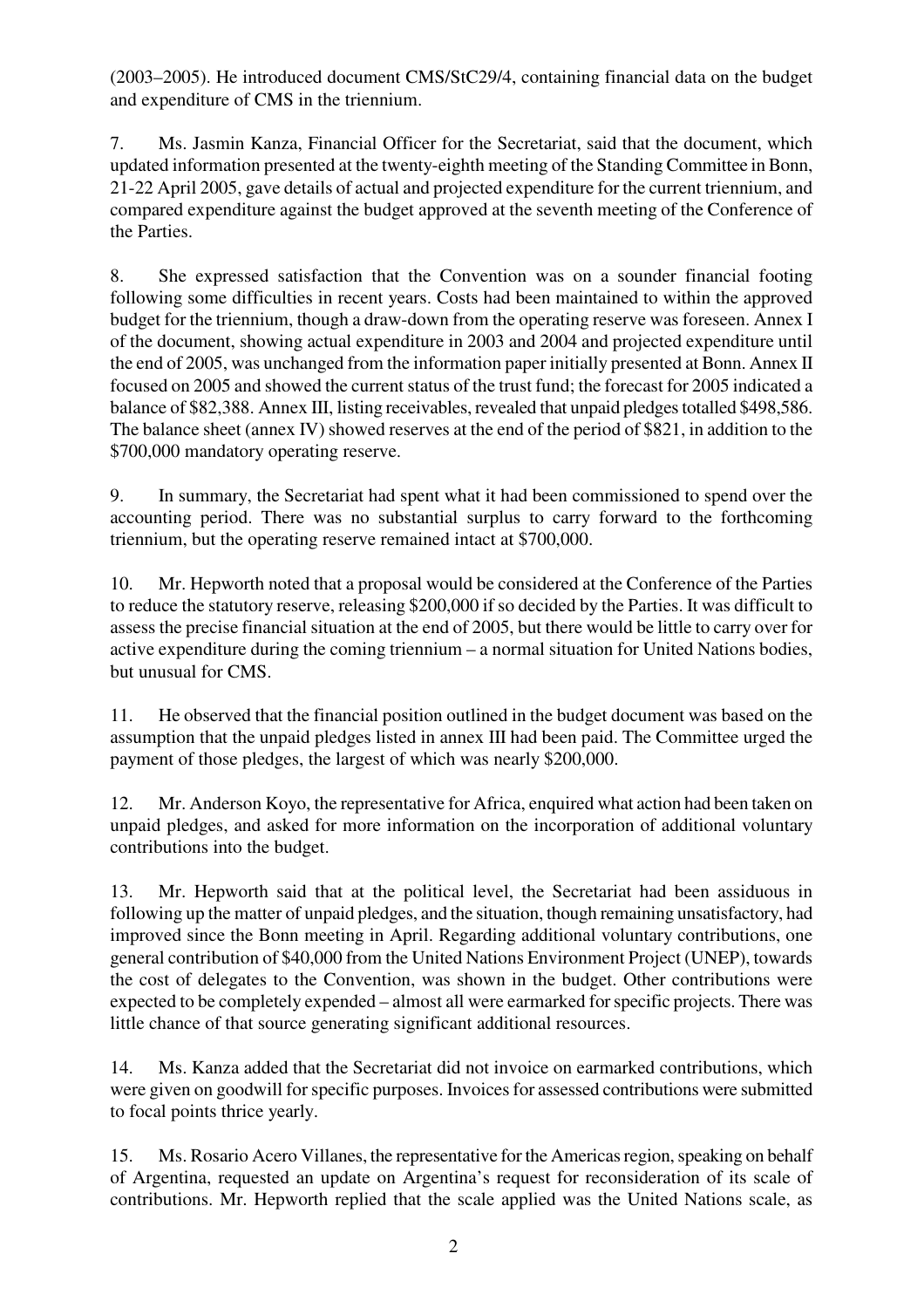agreed to in the General Assembly, and could not be changed, unless the Parties decided to develop a different method of assessment. He added that following recent discussion with Argentina, he was optimistic that a considerable payment would soon be made.

16. The Chair, in summary, thanked the Secretariat for its work in preparing the budget, and expressed satisfaction at the achievement of a positive balance, while noting the still fragile situation regarding unpaid pledges.

# **V. CMS STRATEGIC PLAN 2000–2005: REPORT BY THE SECRETARIAT**

17. Mr. Lyle Glowka, Agreements Officer of the Secretariat, provided an overview of the implementation of the CMS strategic plans covering two trienniums over the period 2000–2005. A tabular report summarizing the achievements in this area was presented in document CMS/StC29/3. Mr. Glowka first noted that since the Strategic Plan for 2000–2002 had been approved at the sixth meeting of the Conference of the Parties in 1999 a number of measures had been undertaken to help assess implementation. The indicators fell into two categories: indirect measures, which were essentially process oriented, and direct measures, which focused on conservation impacts. Together, these had served as the basis for performance reviews that had been presented both to the Standing Committee and to the Conference of the Parties at its last meeting.

18. He explained that the monitoring and evaluation exercise had been conducted internally, without the support of external consultants. Collaboration with the UNEP World Conservation Monitoring Centre (WCMC) had been considered but was precluded by budgetary limitations. As a result, the review had focused primarily on process-related outcomes, relating to the 133 activities that had been undertaken under the auspices of the Strategic Plan.

19. The activities fell into four categories associated with the core objectives of the Strategic Plan. These objectives were: (a) to promote the conservation of migratory species included in the major animal groups listed in the CMS appendices; (b) to focus and prioritize conservation actions for migratory species; (c) to enhance global membership of CMS through targeted promotion of the Convention's aim; and (d) to facilitate and improve implementation of the Convention.

20. The most progress had been made against the last of these criteria. A 97 per cent engagement rate had been achieved in the 34 activities listed under this objective, meaning that some action had been taken in 97 per cent of those activities and that some had already progressed to completion. The second most successful area related to objective 1 (promoting conservation), where a 72 per cent engagement level had been achieved. This was taken to indicate the usefulness of the CMS small grant programme.

21. When objective 2 (focusing conservation action) was concerned, implementation had been less impressive, with a 50 per cent engagement during the two trienniums under consideration. Results within the group of objective 3 (enhancing global membership) activities were weaker still, although it was noted that this comprised only three activities. Moreover, while attempts to attract priority countries to join CMS had enjoyed very limited success, 28 other States had become members over the review period and a number of memoranda of understanding had extended the non-Party membership in the wider CMS family.

22. Subsequent discussion focused on the desirability of extending the review process to evaluation of conservation outcomes. Mr. Colin Galbraith, Chair of the Scientific Council, noted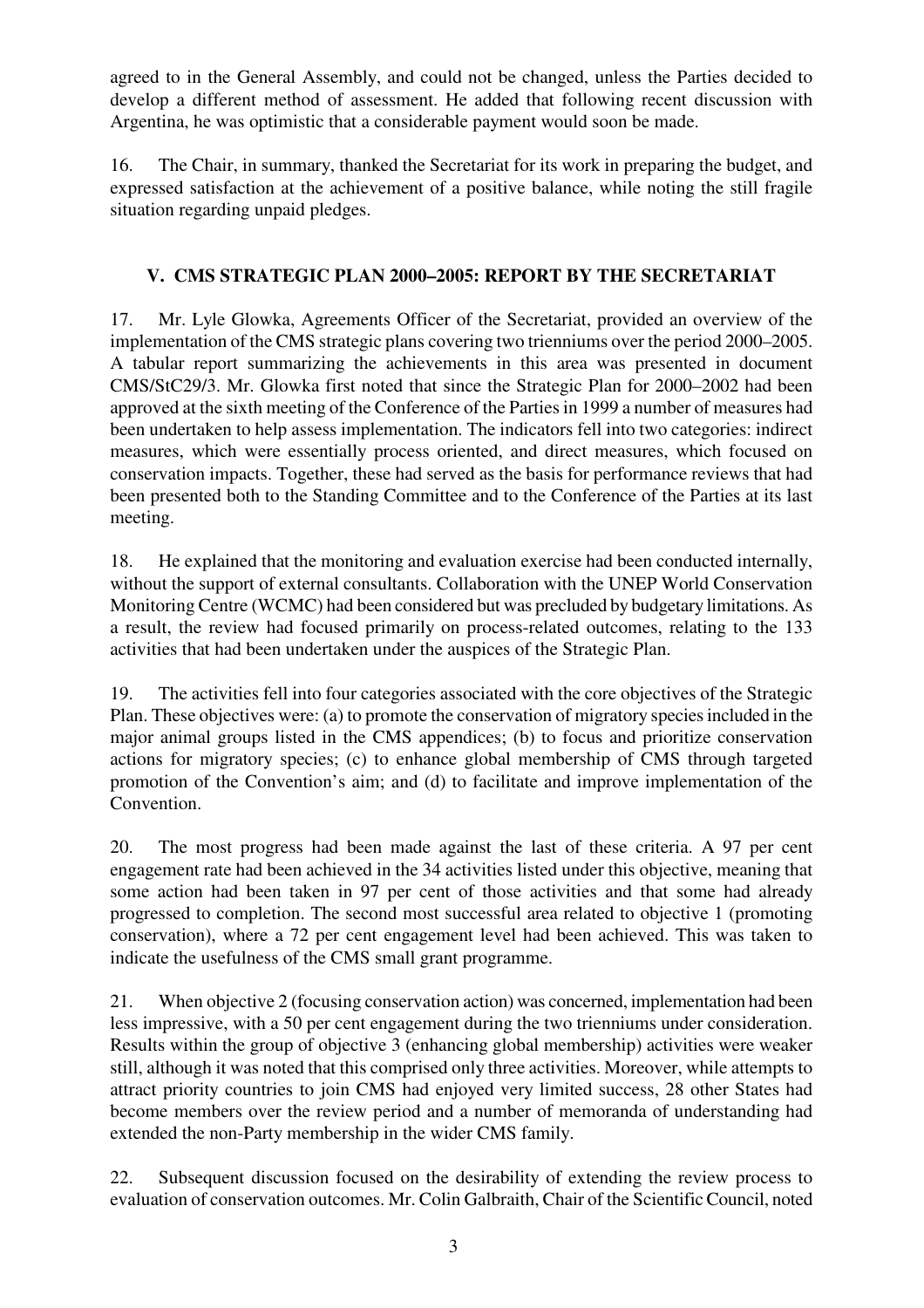that the Council had found conservation outcomes to be poor, particularly in relation to species listed in Appendix I. There was a need to link process evaluation to conservation outcomes, and in that regard CMS could serve as an example to other conventions working with conservation issues.

23. Mr. Koyo supported this observation, noting that it was vital for CMS to demonstrate the impact of its actions on the conservation of migratory species to people at national and local levels. A more abstract evaluation of processes could prove very useful at the international and regional levels but needed to translate into a change in the status of migratory species on the ground. Mr. Koyo asked whether the Secretariat had any plans to extend the evaluation process to include more conservation measures.

24. While the Chair reminded the Committee that such matters were a matter for discussion by the Conference of the Parties, the Secretariat was able to provide some information on that issue. The standard of monitoring depended heavily on the information resources at the Secretariat's disposal. The proposed Strategic Plan for the triennium 2006–2008, however, had been structured in a more measurable way than its predecessors, with a closer link between processes and conservation issues. It was also hoped that the CMS Information Management System would increasingly provide access to the data needed for evaluation of conservation work.

25. With respect to the evaluation of the activities of the Scientific Council, Dr. Galbraith explained that the Council had adopted an implementation plan for its work, which was aligned with the Strategic Plan. It could be modified if the Strategic Plan were adjusted by the Conference of the Parties. The implementation plan included a number of indicators that should help ensure that the Council's conservation work was more thoroughly evaluated in the future.

26. Summarizing the position of the Committee on the issue, the Chair thanked the Secretariat for its work and noted that the Committee did not want conservation outcomes to be subordinated to consideration of processes.

27. Ms. Robyn Bromley, the representative for Oceania, enquired whether the Secretariat would welcome comments on the document summarizing progress in implementation (CMS/StC29/3). Mr. Hepworth expressed gratitude for the offer, but said that time constraints meant that such points would be best raised at the Conference of the Parties.

28. Finally, Mr. Andreas Streit, the representative of EUROBATS, highlighted his organization's appearance in the tabular report on implementation (CMS/StC29/3) and expressed optimism that the Conference of the Parties would approve a similar agreement aimed at bat conservation in Africa.

# **VI. LOGISTICAL ARRANGEMENTS AND PROCEDURAL MATTERS**

# **A. Meeting structure: committees, working groups and chairs and vice-chairs**

29. Mr. Hepworth provided an outline of the basic structure of the Conference of the Parties, noting that it would follow a format similar to that of previous such events. He explained that the structure would include a plenary meeting, a Committee of the Whole, a credentials committee, and a budget working group, which had been renamed the Resources Working Group in order to differentiate it from the intersessional budget working group and would report directly to the plenary meeting. Further working groups would be formed on an ad hoc basis to discuss specific issues.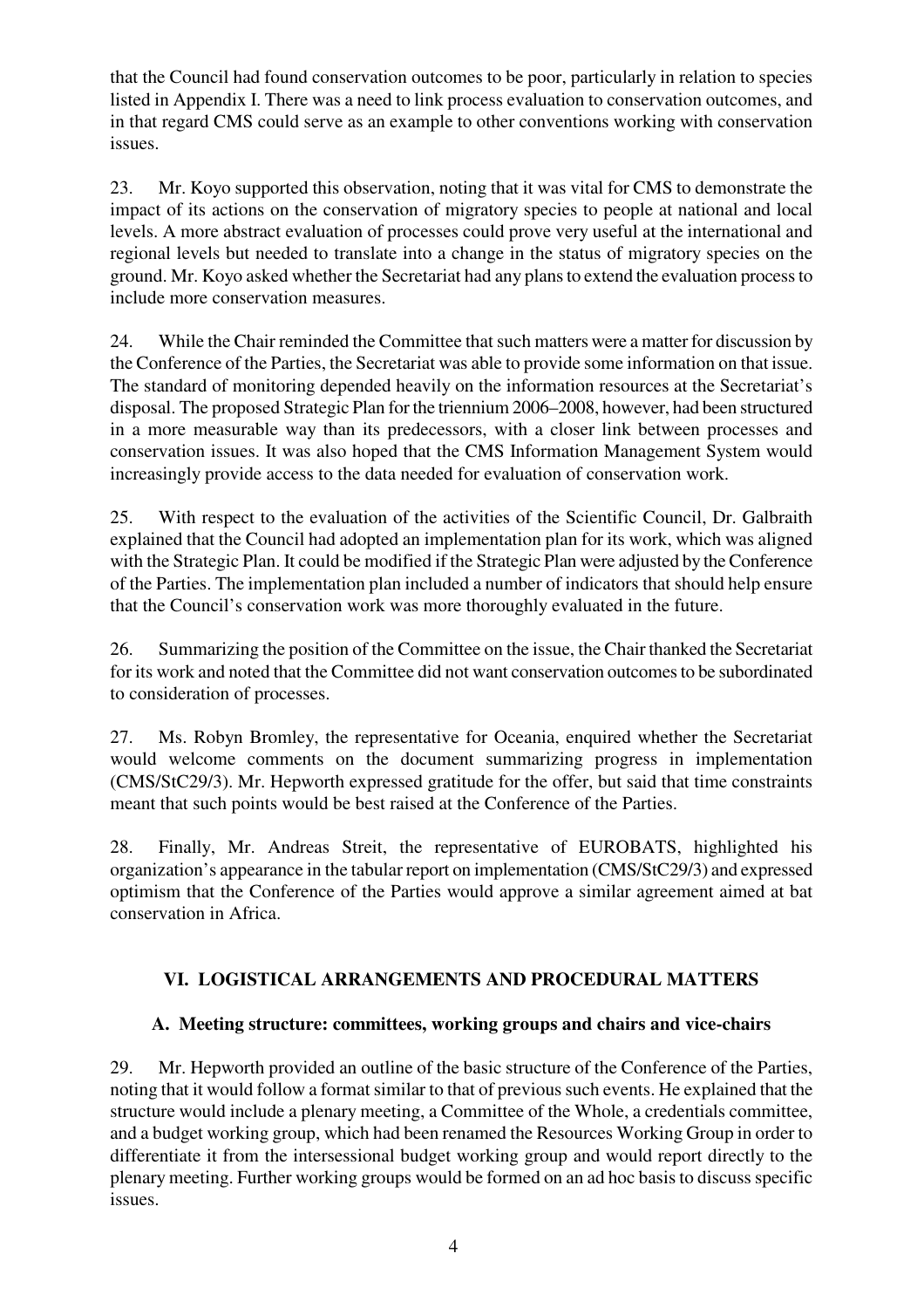30. Mr. Hepworth noted that several Parties to the Convention had expressed willingness to chair the various conference meetings. Specifically, Monaco had offered to chair plenary sessions, the Seychelles the Committee of the Whole, and Kenya the Resources Working Group. It was noted that the selection of chairs and vice-chairs would be taken following formal nomination at the conference, and the Chair invited representatives to consider assuming responsibility for such nominations.

31. During the subsequent discussion, the representative of the Americas nominated Roberto Schlatter, President of the Institute of Zoology, Universidad Austral, Chile, to serve as Vice-Chair of the Committee of the Whole. The Standing Committee also supported a proposal made by Mr. Koyo that efforts be made to encourage one of the Convention's major financial contributors to seek the vice-chairmanship of the resources working group.

32. On the composition of working groups, it was agreed that they should be as inclusive as possible. There was some discussion of membership of the resources working group, focused primarily on the suitability of inviting non-governmental organizations to participate. In that context, it was noted that rule 23 of the rules of procedure for the Conference of the Parties provided that an invitation to observers to attend a working group rested with the chair of that meeting. Representatives of Oceania and Germany, who had expressed a preference that the decision be conferred to the Conference of the Parties, felt that an attempt to alter the rules would be inappropriate.

# **B. Deployment of Secretariat resources during the Conference of the Parties**

33. Mr. Hepworth noted the existence of a document entitled "How can we assist you?", which outlined the responsibilities of Secretariat members and gave brief details of their location during the conference.

# **C. Conference timetable including side events**

34. In considering the item, the Committee had before it document UNEP/CMS/Conf.8.2/Rev.2. Mr. Hepworth noted that the timetable for the conference was very tight; any failure to adhere to the proposed schedule might necessitate the use of evening sessions, which would have budgetary implications.

#### **D. Opening ceremony**

35. Mr. Hepworth briefly summarized the proposed schedule and arrangements for the opening ceremony of the conference. It was noted that the existing documentation omitted the participation of the Kenyan Minister for Tourism and Wildlife.

#### **E. Rules of procedure (amendments)**

36. Mr. Moulay Lachen El Kabiri, Deputy Executive Secretary of CMS, provided a review of the proposed rules of procedure for the eighth Conference of the Parties, as outlined in document UNEP/CMS/Conf.8.4/Rev.2 and Corr. He noted that the rules remained virtually unchanged from those adopted at the seventh Conference of the Parties, although two matters required discussion. The first concerned the list of countries whose contributions stood in arrears and is discussed in more detail below.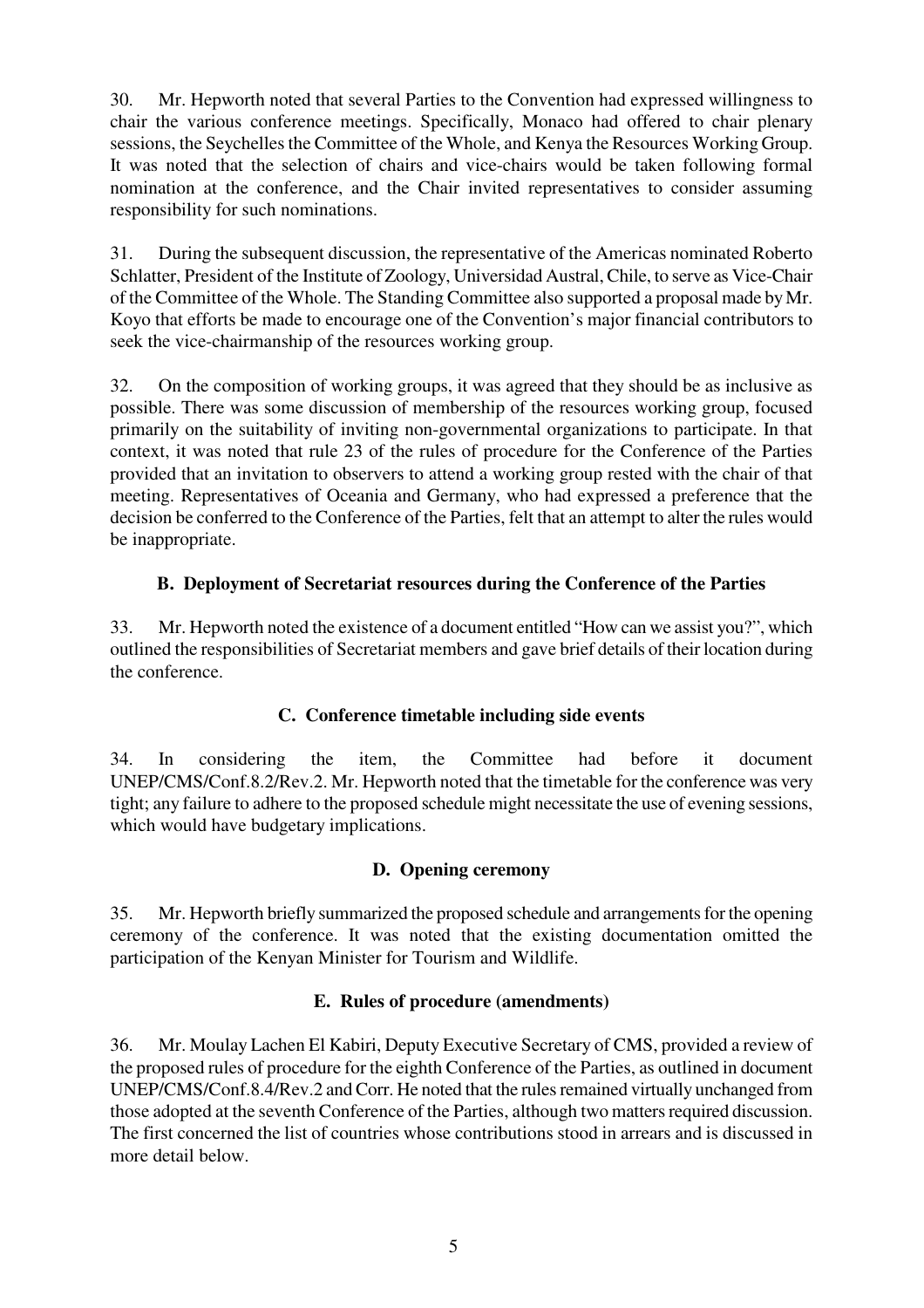37. The second related to the proposed creation of a new rule 12 on the submission of resolutions and recommendations to the Conference of the Parties. In response to a query regarding the need for the change, he explained that the proposed requirement for parties to submit resolutions 60 days prior to a meeting was designed to facilitate the Secretariat's work, particularly in view of the increase in the Convention's membership. The change would also bring practice into line with that of other conventions, for example the Convention on International Trade in Endangered Species.

# **F. Voting eligibility (document: UNEP/CMS/Conf.8.4/Rev.2 and Corr.)**

38. Mr. El Kabiri noted that a number of countries stood in arrears of over three years with their assessed contributions and were therefore liable to lose their right to vote at the conference under rule 15.2 of the draft rules of procedure. He explained that five countries, namely Argentina, Congo, Morocco, Nigeria and Uruguay, had been removed from the list of countries at risk of losing voting rights because the Secretariat had received satisfactory assurances from those States that they would make a payment. Sixteen Parties remained on the list. Most of those were African countries and were at risk of losing their right to vote.

39. Mr. Koyo voiced concern about the consequences of applying punitive measures to the countries concerned. While stressing that he did not condone the failure of those Parties to meet their obligations, he noted that some decisions that might be voted on could directly affect the disenfranchised countries. The effect could be to reduce the commitment of important range States to the implementation of the decisions.

40. In response, Mr. Hepworth noted that, while the Committee was free to advise the Conference of the Parties on the application of rule 15.2, the decision rested with the Conference of the Parties. He also reminded the Committee that in a resolution adopted at its seventh meeting, the Conference of the Parties had voiced its desire that rule 15.2 be strictly applied.

41. Following some discussion, the Committee approved a compromise proposal put forward by Mr. El Kabiri. It agreed to recommend to the Conference of the Parties that countries in arrears be given the opportunity to provide the Secretariat with compelling evidence that they intended to make a payment to explain the extraordinary circumstances which justified non-payment. Any such submissions should be provided in writing to the Bureau for the Conference. The proposal was in line with the approach taken regarding the five States already removed from the list of those facing denial of voting rights.

42. The proposal was welcomed by the Chair and by several other Committee members. The representative of Ukraine informed the Committee that his country had already submitted an explanation of its accumulation of arrears and a commitment to pay them.

# **VII. ROLE FOR STANDING COMMITTEE MEMBERS DURING THE EIGHTH MEETING OF THE CONFERENCE OF THE PARTIES**

### **A. Regional consultations during the eighth meeting of the Conference of the Parties**

43. Mr. Hepworth said that rooms would be available for the CMS regions to allow the delegations to hold consultations.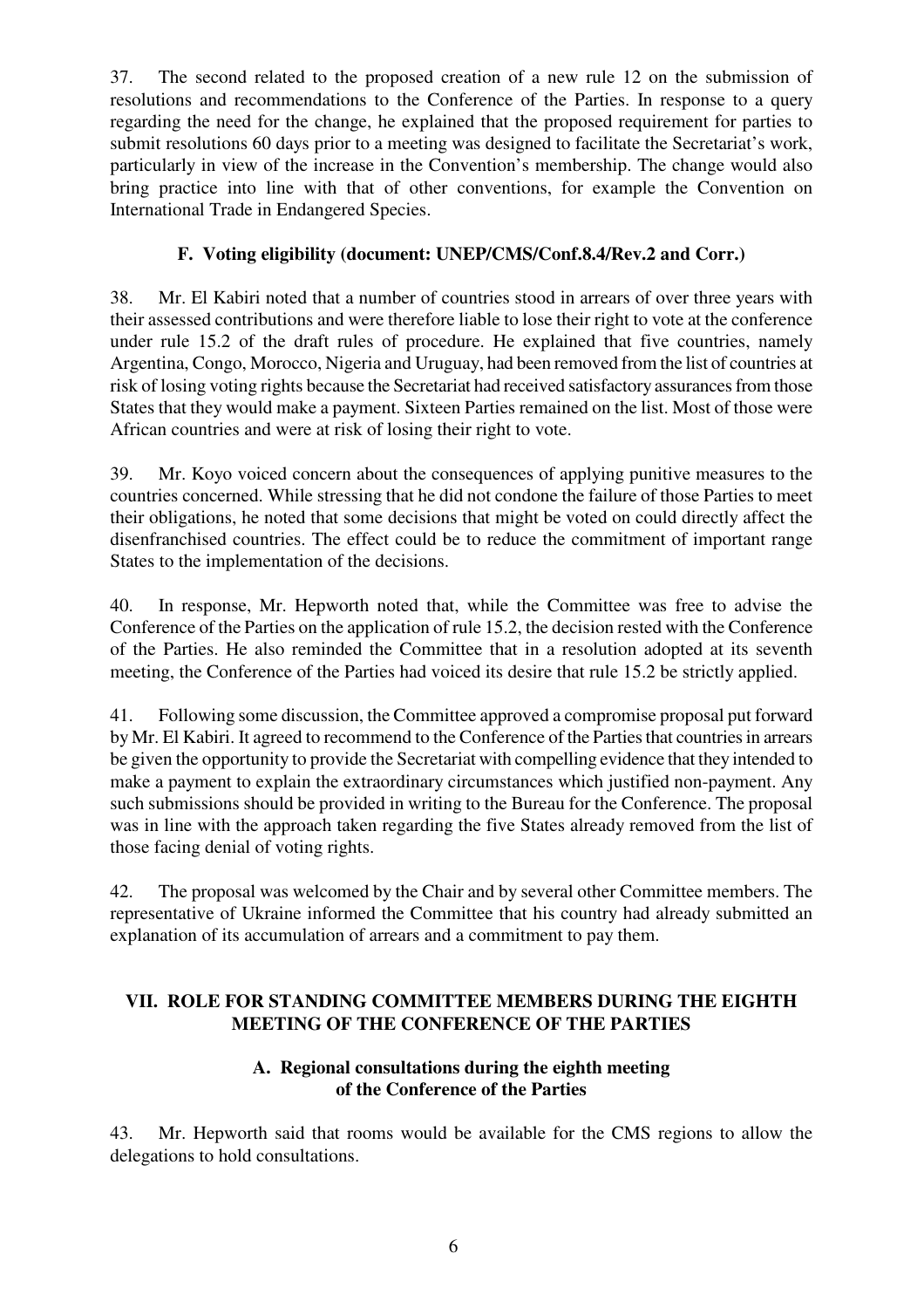#### **B. Facilitation of the preparation and sponsorship of resolutions and recommendations**

44. Mr. Hepworth said that this agenda item had been put on the agenda because many papers on future agreements had been submitted by delegations to the Conference of the Parties. The Secretariat would do everything possible to support contact groups, and rooms would be made available to them. The Secretariat had taken a more proactive position by preparing an informal paper on the implementation of existing agreements and development of future agreements. A contact group could be set up to prepare an umbrella resolution on future agreements. The Chair commended the preparation of the non-paper. It was agreed that the Secretariat should circulate it to the Conference of the Parties as a draft.

45. Mr. Koyo asked if the papers had been read and approved by the Scientific Council. He said that the papers should include the necessary scientific content. Responding to that concern, Dr. Galbraith pointed out that the report of the Council to the Conference of the Parties would cover recommendations and that a resolution had been drafted on future agreements. The scientific content of the resolution had been approved. Mr. Glowka pointed out that at the seventh meeting of the Conference of the Parties a consolidated resolution on future agreements had been adopted. He recommended that the draft resolution be circulated in all languages.

### **C. Canvassing possible host countries for the ninth meeting of the Conference of the Parties**

46. Mr. Hepworth pointed out that some countries had made late offers to host the eighth meeting of the Conference of the Parties. He said that holding a meeting of the Scientific Council immediately before the Conference of the Parties was not necessarily the best arrangement. He said that doing so increased costs for the host country considerably. He felt that the host country should be asked to merely host the Conference of the Parties. Dr. Galbraith agreed that separation of the meeting of the Scientific Council and the Conference of the Parties would be advisable in order to allow the Scientific Council's report to be circulated, and its content properly absorbed, in advance of the meeting of the Conference of the Parties.

# **VIII. INSTITUTIONAL MATTERS (BRIEF INTRODUCTION, ONLY TO ISSUES)**

# **A. Standing Committee: New members, alternates**

47. The Chair pointed out that no country needed to step down from the Standing Committee because each member could serve two terms. He said that, within their regional groups, countries should be ready to appoint new representatives or re-elect the existing ones. He reminded the meeting that the regional members of the Standing Committee were not elected by the Conference of the Parties but by the regions. Nevertheless he agreed with the point that it would be better if all the Committee members did not step down at the same time and he asked the regional representatives to bear that point in mind.

# **B. Future structure and chairmanship of intersessional committees**

48. Mr. Hepworth observed that this issue had been mentioned in connection with the Scientific Council. He explained that the annex to conference document 8.19 listed a number of economic measures that could be taken, particularly as regards the Scientific Council, which if adopted could affect the way the Council conducts its business. The issue of the chairmanship of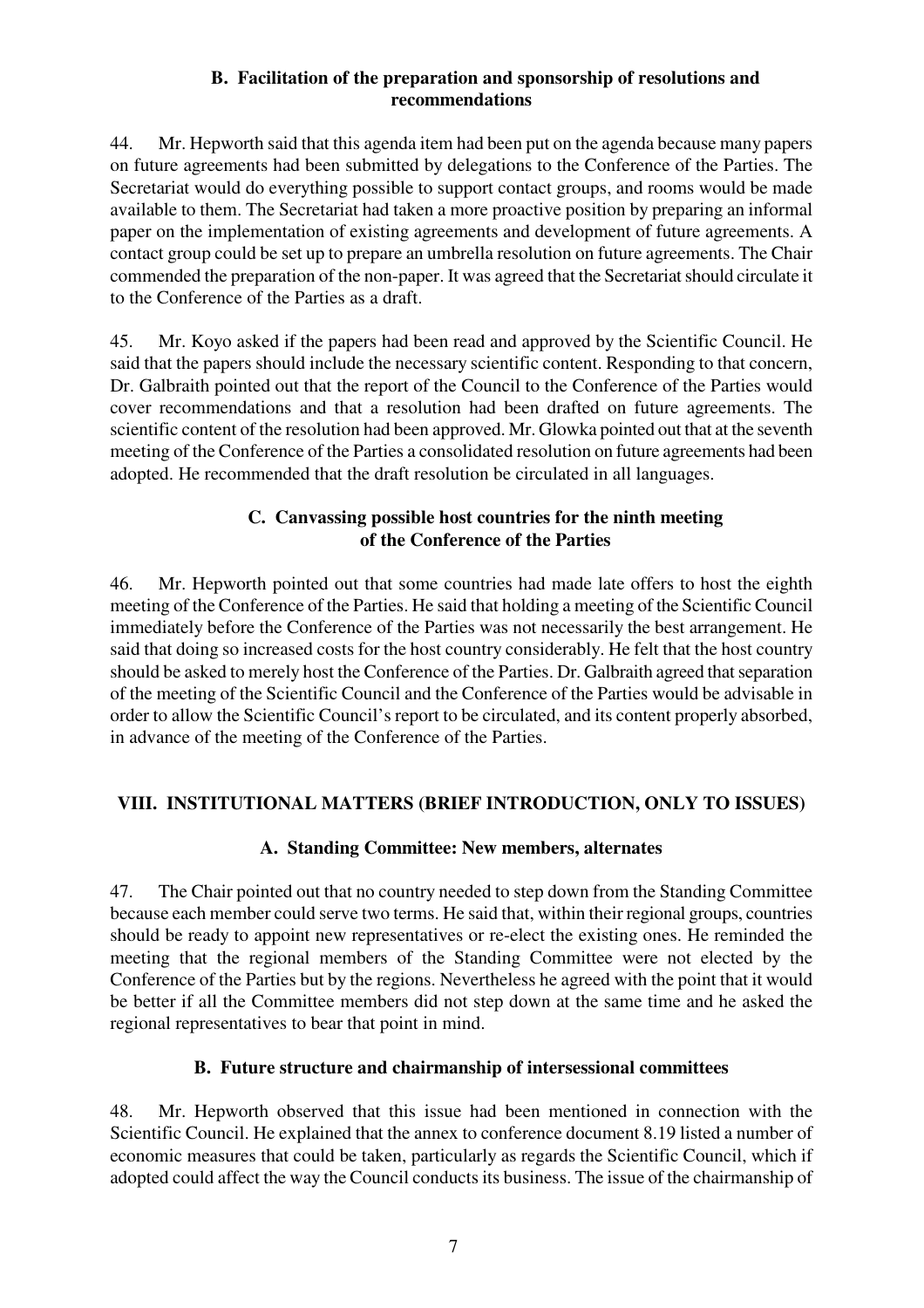intersessional committees was for those committees to decide. The new Standing Committee would elect its chair for the next intersessional period when it convened.

### **IX. MATTERS RELATING TO THE SCIENTIFIC COUNCIL**

#### **A. Report on the outcome of the election of the Chair and Vice-Chair**

49. Reporting on the meeting of the Scientific Council held from 16 to 18 November, Dr. Colin Galbraith said that the meeting had been well attended and had looked at, among other things, the CMS strategic plan, proposals for listing of species and resolutions and recommendations related to climate change.

50. Mr. John Mshelbwala of Nigeria had been elected as the new Chair; Dr. Colin Galbraith and Dr. Pierre Devillers had been elected joint Vice-Chairs.

51. The Chair commended Dr. Galbraith on his report and said that there would be a fuller report and discussion at the Conference of the Parties. Mr. Koyo asked whether the Scientific Council had made proposals and recommendations and circulated them to the Parties and if so, whether any Parties had responded. Dr. Galbraith noted that all taxonomic issues had been discussed substantively and recommendations would be made to the Conference of the Parties.

### **B. Councillors appointed by the Conference of the Parties (new appointments and re-appointments)**

52. The Council took note that Dr. Pierre Pfeiffer, conference appointed Councillor for large mammals, and Dr. Noritaka Ichida, conference appointed Councillor for Asiatic fauna had indicated their desire to retire. The Chair had been mandated to write letters of appreciation to them. The Council had recommended the appointment of Dr. Taej Mundkur as new appointed Councillor for Asiatic fauna while the appointment of a new Councillor for large mammals had not been considered necessary as council membership included already the desired expertise.

53. The Council had recommended the appointment of a Councillor for African fauna and a Councillor for large fishes. It had been recommended that Mr. Barry Baker of Australia should continue overseeing work on by-catch until the possible appointment of a conference appointed Councillor for by-catch, as recommended by draft Res.8.14.

#### **X. ANY OTHER BUSINESS**

54. Mr. Hepworth requested that the report of the last meeting of the Standing Committee should be noted.

# **XI. CLOSURE OF THE MEETING**

55. After the customary exchange of courtesies, the Chair declared the meeting closed at 1.05 p.m. on Saturday, 20 November 2005.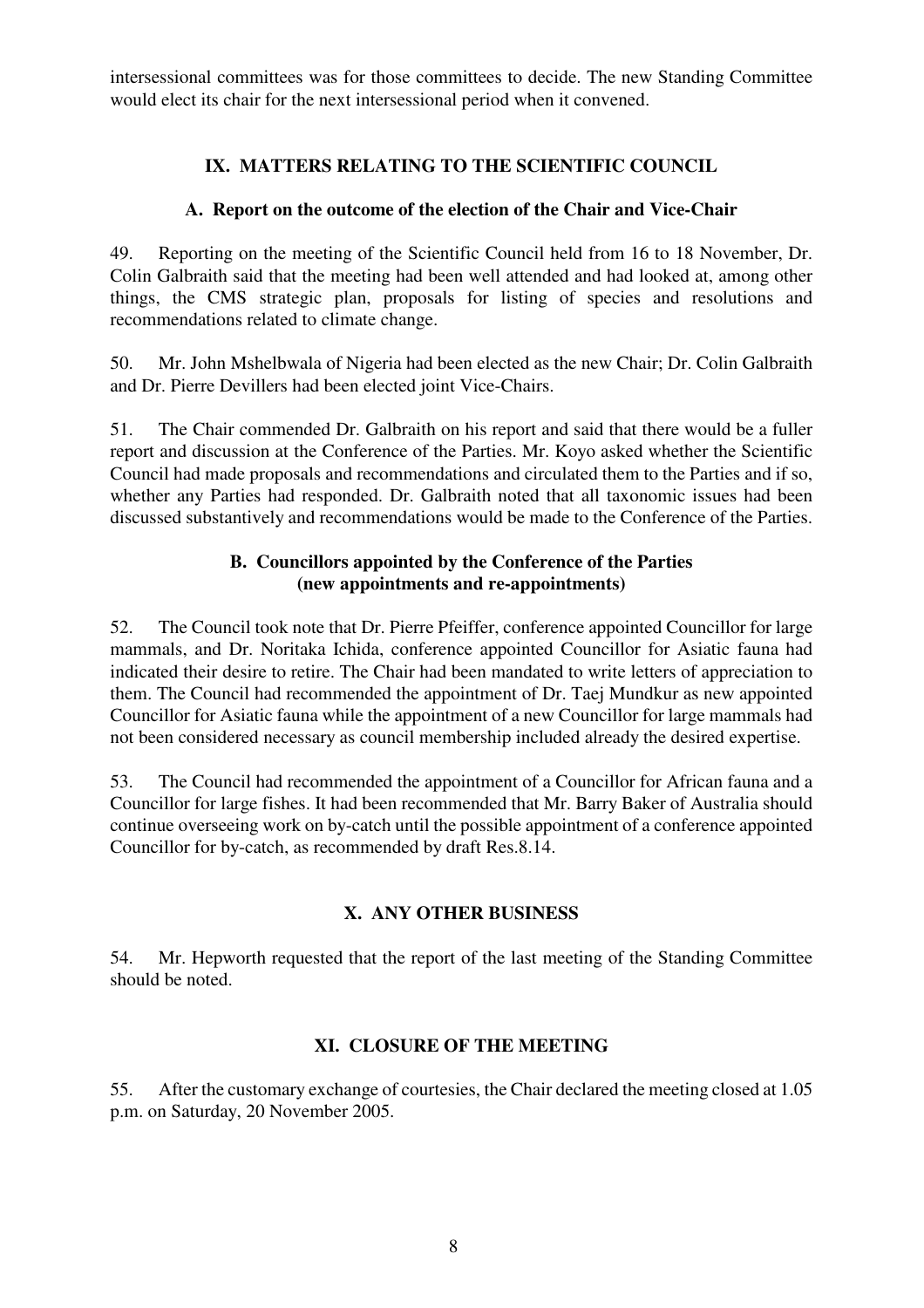*Nairobi, 20 November 2005* 

#### **LIST OF PARTICIPANTS / LISTE DES PARTICIPANTS / LISTA DE PARTICIPANTES**<sup>∗</sup>

#### **Chairman/Président/President:**

United Kingdom (Europe) Mr. Martin Brasher

#### **Vice-Chairman/Vice-Président/Vice-presidente:** Morocco (Africa) (Apology)

#### **Members/Membres/Miembros:**

Germany (Depositary) Mr. Dirk Schwenzfeier

Kenya (Africa) Mr. Anderson Koyo Peru (Americas) Ms. Rosario Acero Villanes Sri Lanka (Asia) (Apology) United Kingdom (Europe) Prof. Dr. Colin Galbraith Australia (Oceania) Ms. Robyn Bromley

#### **Observers/Observateurs/Observadores:**

- 
- 

CMS Scientific Council, Chair **Prof. Dr. Colin Galbraith** Prof. Dr. Colin Galbraith

#### **CMS Agreements / Accords CMS / CMS Acuerdos:**

 $\overline{a}$ 

#### **CMS Secretariat / Secretariat CMS / Secretaría CMS:**

Executive Secretary Mr. Robert Hepworth Deputy Executive Secretary Mr. Moulay Lachen El Kabiri Agreements Officer Mr. Lyle Glowka Scientific and Technical Support Officer Dr. Marco Barbieri Information and Capacity-Building Officer Dr. Francisco Rilla Manta Inter-Agency Liaison Officer Ms. Paola Deda Administrative/Fund Management Officer Ms. Jasmin Kanza

Mr. Joachim Schmitz

Ukraine (Europe) Mr. Volodymyr Domashlinets

Bangladesh Mr. Tapan Kumar Dey Ecuador Ms. Gabriela Montoya Eritrea Mr. Tekleab Mesghena Mr. Yacob Y. Ifter France Mr. Olivier Dehorter Monaco Monaco Mr. Patrick van Klaveren New Zealand **Dr. Michael F. Donoghue** Nigeria Mr. John H. Mshelbwala Pakistan Mr. S.Z. Hussain Philippines Mr. Antonio C. Manila Seychelles Mr. Rolph Payet Tajikistan Dr. Alikhon Latifi Yemen Mr. M.A. Abdulraheem Mr. G. H. Al-Harogi Mr. John Mshelbwala

ACCOBAMS Dr. Marie-Christine van Klaveren AEWA Mr. Bert Lenten EUROBATS Mr. Andreas Streit

<sup>∗</sup> The alphabetic order follows the order of English country short names. / L'ordre alphabétique suit l'ordre des noms abbréviés des pays en anglais. / El orden alfabético sigue el orden de las abreviaturas de los nombres de países en Inglés.